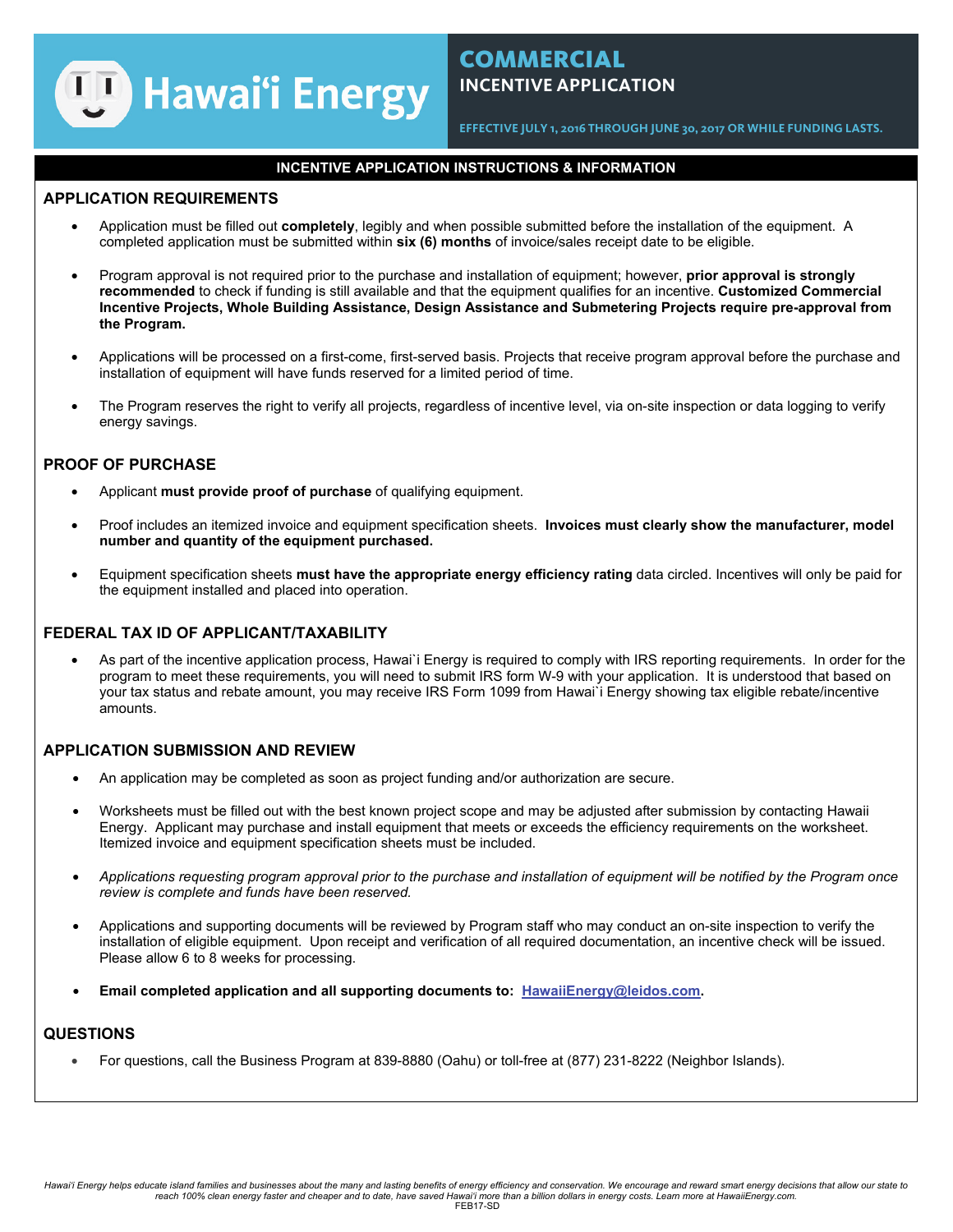# **Hawai'i Energy**

# **COMMERCIAL INCENTIVE APPLICATION**

**EFFECTIVE JULY 1, 2016 THROUGH JUNE 30, 2017 OR WHILE FUNDING LASTS.** 

|                                                                                                                                          |                                                                                    |                                          |                                                                    |                         |                                                       | STEP 1: FILL OUT UTILITY ACCOUNT INFORMATION WHEN EQUIPMENT IS INSTALLED (ALL FIELDS MUST BE COMPLETED). |  |  |
|------------------------------------------------------------------------------------------------------------------------------------------|------------------------------------------------------------------------------------|------------------------------------------|--------------------------------------------------------------------|-------------------------|-------------------------------------------------------|----------------------------------------------------------------------------------------------------------|--|--|
| Account Name on Utility Statement:                                                                                                       |                                                                                    |                                          | Property/Building Name:                                            |                         | Account Number:                                       | $\Box$ HECO                                                                                              |  |  |
|                                                                                                                                          |                                                                                    |                                          |                                                                    |                         | -----------                                           | $\Box$ MECO                                                                                              |  |  |
| Account Holder Contact:                                                                                                                  |                                                                                    | Title:                                   |                                                                    |                         |                                                       | (Legacy) Account Number:                                                                                 |  |  |
|                                                                                                                                          |                                                                                    |                                          |                                                                    |                         | ____ <sup>-</sup> ____ <sup>-</sup> ___               | $\Box$ HELCO                                                                                             |  |  |
| Phone:                                                                                                                                   |                                                                                    |                                          |                                                                    |                         |                                                       |                                                                                                          |  |  |
| Installation Address:                                                                                                                    |                                                                                    |                                          | City:                                                              |                         | <b>State</b>                                          | Zip:                                                                                                     |  |  |
|                                                                                                                                          |                                                                                    |                                          |                                                                    |                         |                                                       |                                                                                                          |  |  |
| Mailing Address (if different from above):                                                                                               |                                                                                    | City:                                    |                                                                    |                         | State:                                                | Zip:                                                                                                     |  |  |
|                                                                                                                                          |                                                                                    |                                          |                                                                    |                         |                                                       |                                                                                                          |  |  |
| Federal Tax ID of Applicant:                                                                                                             |                                                                                    |                                          |                                                                    |                         |                                                       |                                                                                                          |  |  |
|                                                                                                                                          | (Complete Third Party Payment Section if payment is not to Utility Account Holder) |                                          |                                                                    |                         |                                                       |                                                                                                          |  |  |
| Incentive Check to be paid to this Payee:                                                                                                |                                                                                    |                                          |                                                                    |                         |                                                       | (*If you checked this box, please                                                                        |  |  |
| complete the information below.)<br>Account Holder at Installation Address<br>$\Box$ *Third Party<br>□ Account Holder at Mailing Address |                                                                                    |                                          |                                                                    |                         |                                                       |                                                                                                          |  |  |
|                                                                                                                                          | STEP 2: AUTHORIZATION FOR THIRD PARTY PAYMENT                                      |                                          |                                                                    |                         |                                                       |                                                                                                          |  |  |
| Payable To:                                                                                                                              |                                                                                    |                                          | <b>Contact Name:</b>                                               |                         |                                                       |                                                                                                          |  |  |
| Mailing Address:                                                                                                                         |                                                                                    |                                          |                                                                    |                         |                                                       |                                                                                                          |  |  |
| Phone:                                                                                                                                   | Email:                                                                             |                                          |                                                                    |                         |                                                       |                                                                                                          |  |  |
|                                                                                                                                          | STEP 3: COMPLETE PROJECT DETAILS.                                                  |                                          |                                                                    |                         |                                                       |                                                                                                          |  |  |
| Application is for: □ Existing Building □ New Construction                                                                               |                                                                                    |                                          | <b>Contractor Name:</b>                                            |                         |                                                       |                                                                                                          |  |  |
|                                                                                                                                          |                                                                                    |                                          |                                                                    |                         |                                                       |                                                                                                          |  |  |
|                                                                                                                                          | Technology Selection (Check ONE per Application):                                  |                                          |                                                                    |                         |                                                       |                                                                                                          |  |  |
| $\Box$ Lighting                                                                                                                          |                                                                                    | $\Box$ Air Conditioning                  | <b>Motors</b>                                                      |                         |                                                       |                                                                                                          |  |  |
| $\Box$ VFD for HVAC                                                                                                                      | $\Box$ Energy Study                                                                |                                          |                                                                    | □ Water Cooled Chillers |                                                       |                                                                                                          |  |  |
| □ Window Film                                                                                                                            |                                                                                    | □ Booster Pumps                          |                                                                    |                         | ENERGY STAR <sup>®</sup> Commercial Kitchen Equipment |                                                                                                          |  |  |
|                                                                                                                                          | □ Other <u>______________________________</u>                                      |                                          |                                                                    |                         |                                                       |                                                                                                          |  |  |
|                                                                                                                                          | Equipment Installed at Service Address is Used for This Type of Operation:         |                                          |                                                                    |                         |                                                       |                                                                                                          |  |  |
| AOAO/Condo                                                                                                                               | □ Cold Storage                                                                     | $\Box$ Education                         | $\Box$ Grocery                                                     | $\Box$ Health           | Hotel/Motel                                           |                                                                                                          |  |  |
| $\Box$ Industrial                                                                                                                        | Office                                                                             | $\Box$ Restaurant                        | $\Box$ Retail                                                      | $\Box$ Warehouse        | Other                                                 |                                                                                                          |  |  |
|                                                                                                                                          |                                                                                    |                                          |                                                                    |                         |                                                       |                                                                                                          |  |  |
| Project Sq. Ft.                                                                                                                          | Equipment:                                                                         | <b>Estimated Project Costs</b><br>Labor: | Total:                                                             |                         | Start:                                                | <b>Anticipated Project Dates</b><br>Completion:                                                          |  |  |
|                                                                                                                                          |                                                                                    |                                          |                                                                    |                         |                                                       |                                                                                                          |  |  |
| Company:                                                                                                                                 |                                                                                    |                                          | Clean Energy Ally / Installing Company (if applicable)<br>Contact: |                         |                                                       |                                                                                                          |  |  |
|                                                                                                                                          |                                                                                    |                                          |                                                                    | Phone:                  |                                                       |                                                                                                          |  |  |
| Mailing Address:                                                                                                                         |                                                                                    |                                          |                                                                    | Email:                  |                                                       |                                                                                                          |  |  |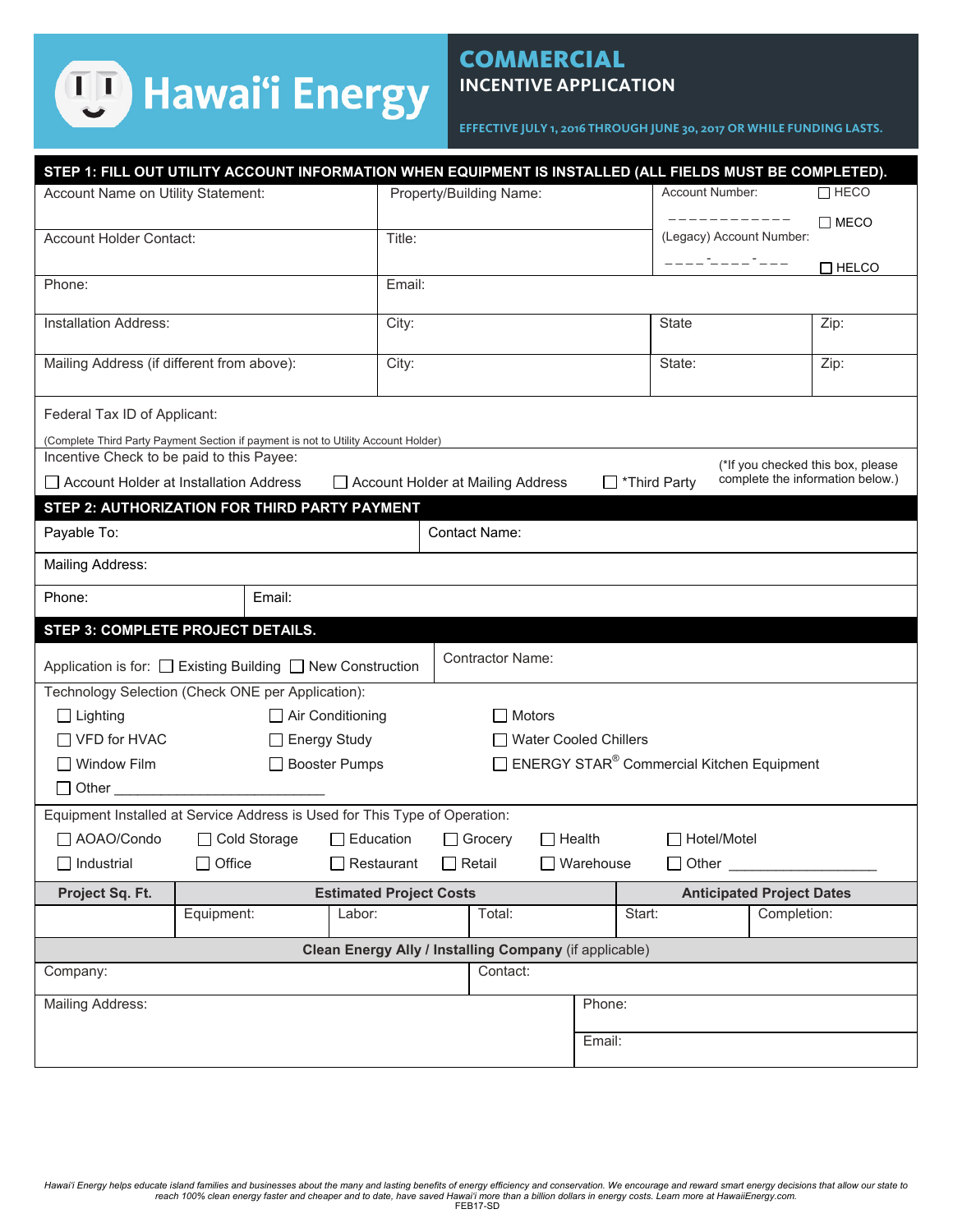# **WA** Hawai'i Energy

# **COMMERCIAL INCENTIVE APPLICATION**

**EFFECTIVE JULY 1, 2016 THROUGH JUNE 30, 2017 OR WHILE FUNDING LASTS.** 

### **STEP 4: AUTHORIZED ACCOUNT HOLDER SIGNATURE**

I have read, understood and agree to the Terms and Conditions, as well as the application procedure detailed on this application. I am submitting the Tax Form W-9 to Hawaii Energy with this application. I further understand that the Hawaii Energy Program will mail applicants and report to the IRS all applicable incentive payments on the Internal Revenue Service Form 1099. I am further advised to consult my tax advisor concerning the taxability of the incentive. Hawaii Energy Program is not responsible for any taxes that may be imposed on me or my business as a result of my receipt of this incentive.

By signing this document, you are declaring that **Hawaii Energy is authorized to direct the Incentive payment to the Payee** as listed above. **I understand Incentives are not guaranteed**, available on a first-come, first-served basis and subject to the availability of funds without notice.

| <b>PRINT NAME:</b>                                                                                                |                                                        | TITLE:       |                    |                     |                   |  |  |  |  |
|-------------------------------------------------------------------------------------------------------------------|--------------------------------------------------------|--------------|--------------------|---------------------|-------------------|--|--|--|--|
| <b>SIGNATURE:</b>                                                                                                 |                                                        | <b>DATE:</b> |                    |                     |                   |  |  |  |  |
| I am submitting the following documents along with this Commercial Incentive Application (Check all that apply.): |                                                        |              |                    |                     |                   |  |  |  |  |
|                                                                                                                   | □ Incentive Worksheet<br>$\Box$ Product Specifications |              | Invoices           | $\Box$ W-9 Tax Form |                   |  |  |  |  |
| <b>HAWAII ENERGY</b>                                                                                              | App #:                                                 |              | $kW$ :             | kWh:                | \$/kWh:           |  |  |  |  |
| <b>USE ONLY:</b>                                                                                                  | Approval Amount: \$                                    |              | $\overline{1}$ st. | $2^{nd}$            | $3^{\text{rd}}$ : |  |  |  |  |

# **Hawaii Energy's Terms and Conditions**

#### **1) Incentives:**

Subject to these Terms & Conditions, Hawaii Energy (the Program) will pay incentives for the installation of qualified and verified Energy Efficiency Measures (EEM) that meet eligibility.

#### **2) Eligibility:**

- a) **"Applicant"** is a commercial rate schedule account holder of an electric utility on the island of Hawaii, Lanai, Maui, Molokai or Oahu that contributes into the Public Benefit Fund (PBF) where the electricity-saving EEM has been installed. Incentives are awarded only to an eligible account holder. The Account Holder can reassign the incentive payment to the trade ally or designated third party. Applicants are ultimately responsible for the compliance with these terms and conditions.
- b) **"Qualifying EEMs"** are those electricity-saving Energy Efficiency Measures (EEMs) that are identified in the Program applications and associated materials for the various Standard/Prescriptive and Custom Incentives. Unless explicitly approved before installation by the Program, all installed equipment must be new, meet Program specification requirements and be fully in operation prior to the incentive being paid.
- c) Incomplete and/or unsigned applications will be returned unprocessed.
- d) For completed projects, a completed application, worksheets, invoices and other support documents must be received within six (6) months of the installation date/invoice date to be considered for incentive.

#### **3) Installation Verification and Data Collection:**

- a) The Program may conduct an inspection of the facility to verify pre-installation conditions or confirm installation prior to incentive payment, at any time after receipt of the application and up to five (5) years after the payment of incentive.
- b) The Applicant must provide reasonable access to the facility, the installed equipment, and related documentation and data needed to verify the application.
- c) The Program may install metering devices on EEMs for program data collection, measurement and verification purposes.

#### **4) Compliance:**

The Applicant is responsible to abiding by all applicable laws, rules and regulations, and complying with all federal, state, and local codes. Applicant agrees that if the EEM specified in this application is not still in full effect for a period of five (5) years, it will return to Hawaii Energy the prorated portion of the incentive dollars based on the expected life (as determined by Hawaii Energy) of the measure for which incentives were provided.

#### **5) Program Availability:**

Incentives are available on a first-come, first-served basis, based upon the received date of a fully completed and signed application which is subject to the availability of funds. Program availability, program terms and equipment eligibility may change. **Receiving an incentive is not guaranteed.** 

#### **6) Publicity:**

The Program reserves the right to publicize participation in the Program for promotional purposes unless the Applicant submits a written request to the Program requesting anonymity.

#### **7) Disclaimers:**

- a) The Program is not responsible for any tax liability imposed on the Applicant as a result of the payment of any incentive.
- b) The Program is not responsible for obtaining any missing information, signatures, invoices or going to the installation site or contacting the Applicant to inform Applicant of incomplete or missing documentation.
- c) The Program does not expressly or implicitly warrant the performance of installed equipment, the quality of any contractor's work, or that the EEM will result in any energy or cost savings.
- d) The Program is not responsible for the proper disposal or recycling of any waste generated as a result of this project.
- e) The Program does not endorse any particular market provider, trade ally, manufacturer, product, laborer or system design by offering this Program.
- f) The **Program does not guarantee that funding will be available for payment of incentives** until this application has been verified and approved by Hawaii Energy. Submission of the application does not warrant payment under any circumstances should the application not be approved or funding is not available.
- g) Applications for certain Qualifying EEMs require written preapproval from the Program. See application/worksheet for details.

#### **8) Indemnification and Limits of Liability:**

a) Applicant shall hold harmless the Program and the Program's agents, contractors, employees, officers and directors from any

*Hawai'i Energy helps educate island families and businesses about the many and lasting benefits of energy efficiency and conservation. We encourage and reward smart energy decisions that allow our state to reach 100% clean energy faster and cheaper and to date, have saved Hawai'i more than a billion dollars in energy costs. Learn more at HawaiiEnergy.com.*  FEB17-SD